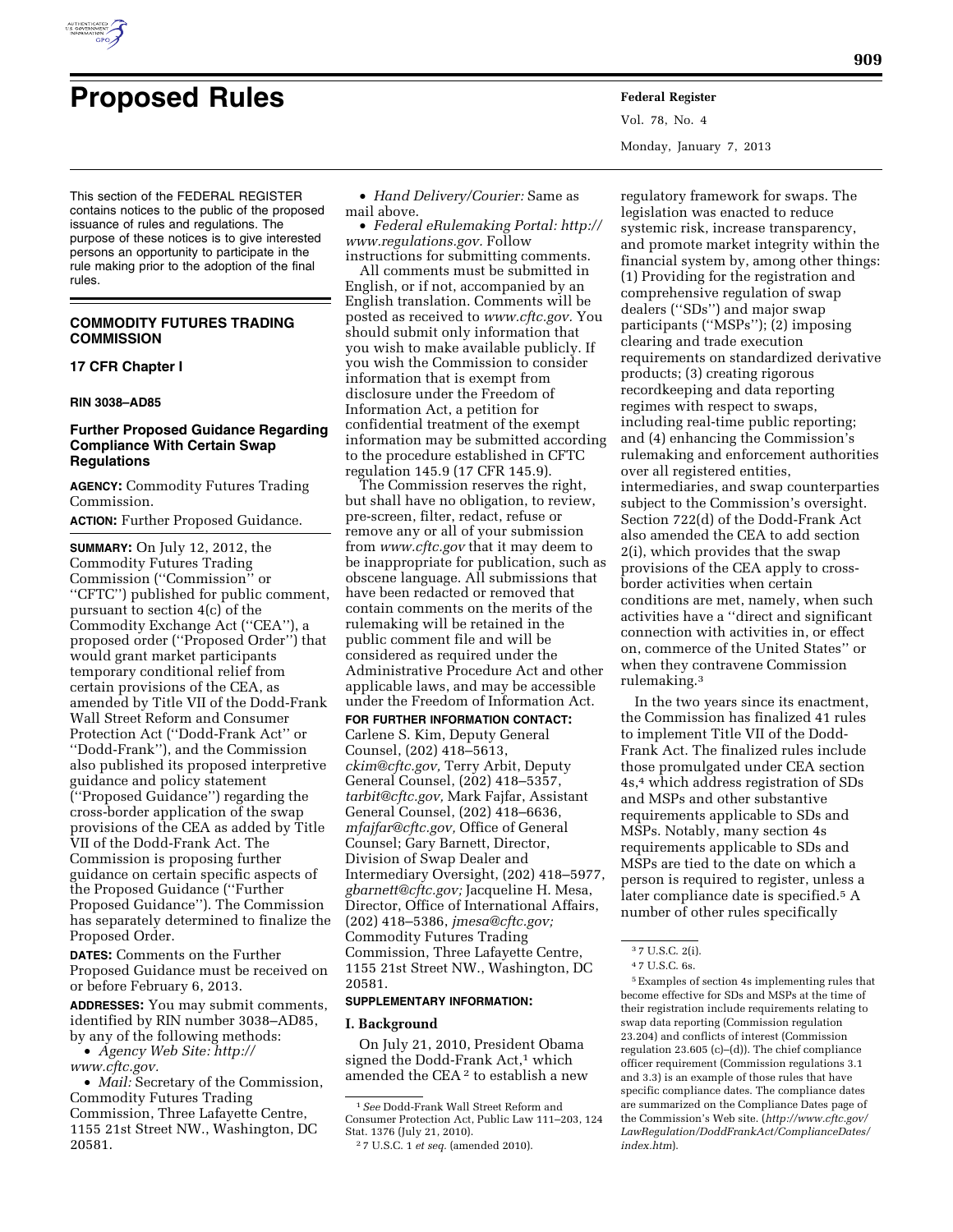applicable to SDs and MSPs have been proposed but not finalized.6

Further, the Commission published for public comment the Proposed Guidance,<sup>7</sup> which set forth the manner in which it proposed to interpret section 2(i) of the CEA as it applies to the requirements under the Dodd-Frank Act and the Commission's regulations promulgated thereunder regarding cross-border swap activities. Specifically, in the Proposed Guidance, the Commission described the general manner in which it proposed to consider: (1) Whether a non-U.S. person's swap dealing activities are sufficient to require registration as a "swap dealer",<sup>8</sup> as further defined in a joint release adopted by the Commission and the Securities and Exchange Commission (''SEC'') (collectively, the ''Commissions''); 9 (2) whether a non-U.S. person's swap positions are sufficient to require registration as a "major swap participant,"<sup>10</sup> as further defined in the Final Entities Rules; and (3) the treatment of foreign branches, agencies, affiliates, and subsidiaries of U.S. SDs and of U.S. branches of non-U.S. SDs. The Proposed Guidance also generally described the policy and procedural framework under which the Commission may permit compliance with a comparable regulatory requirement of a foreign jurisdiction to substitute for compliance with the requirements of the CEA. Last, the Proposed Guidance set forth the manner in which the Commission proposed to interpret section 2(i) of the CEA as it applies to the clearing, trading, and certain reporting requirements under the Dodd-Frank Act with respect to swaps between counterparties that are not SDs or MSPs.

Contemporaneously with the Proposed Guidance, the Commission published the Proposed Order pursuant to section  $4(c)$  of the CEA,<sup>11</sup> in order to foster an orderly transition to the new swaps regulatory regime and to provide market participants greater certainty regarding their obligations with respect to cross-border swap activities during

8 7 U.S.C. 1a(49).

9*See* ''Further Definition of 'Swap Dealer,' 'Security-Based Swap Dealer,' 'Major Swap Participant,' 'Major Security-Based Swap Participant' and 'Eligible Contract Participant,'" 77 FR 30596, May 23, 2012 (''Final Entities Rules'').

10 7 U.S.C. 1a(33).

11 ''Exemptive Order Regarding Compliance With Certain Swap Regulations,'' 77 FR 41110 Jul. 12, 2012.

the pendency of the Proposed Order. The Proposed Order would grant temporary relief from certain swap provisions of Title VII of the Dodd-Frank Act.

The public comment periods on the Proposed Order and the Proposed Guidance ended on August 13, 2012 and August 27, 2012, respectively. The Commission received approximately 26 letters on the Proposed Order and approximately 288 letters on the Proposed Guidance from a variety of market participants and other interested parties, including major U.S. and non-U.S. banks and financial institutions that conduct global swaps business, trade associations, clearing organizations, law firms (representing international banks and dealers), individual citizens, and foreign regulators.12 The Commission staff also held numerous meetings and discussions with various market participants, domestic bank regulators, and other interested parties to discuss the Proposed Order and the Proposed Guidance.13

Further, the Commission staff closely consulted with the staff of the SEC in an effort to increase understanding of each other's regulatory approaches and to harmonize the cross-border approaches of the two agencies to the greatest extent possible, consistent with their respective statutory mandates.14 The Commission expects that this consultative process will continue as each agency works towards implementing its respective crossborder policy.

The Commission also recognizes the critical role of international cooperation

Approximately 200 individuals submitted substantially identical letters to the effect that oversight of the \$700 trillion global derivatives market is the key to meaningful reform. The letters stated that because the market is inherently global, risks can be transferred around the world with the touch of a button. Further, according to these letters, loopholes in the Proposed Guidance could allow foreign affiliates of Wall Street banks to escape regulation. Lastly, the letters requested that the Proposed Guidance be strengthened to ensure that the Dodd-Frank derivatives protections will directly apply to the full global activities of all important participants in the U.S. derivatives markets.

13The records of these meetings and communications can be found on the Commission's Web site at: *[http://cftc.gov/LawRegulation/](http://cftc.gov/LawRegulation/DoddFrankAct/ExternalMeetings/index.htm)  [DoddFrankAct/ExternalMeetings/index.htm.](http://cftc.gov/LawRegulation/DoddFrankAct/ExternalMeetings/index.htm)* 

14 In addition to differences in the applicable statutory provisions, there are also differences in the markets and products overseen by each agency, which may lead to divergent approaches to crossborder activities.

and coordination in the regulation of derivatives in the highly interconnected global market, where risks are transmitted across national borders and market participants operate in multiple jurisdictions. Close cooperative relationships and coordination with other jurisdictions take on even greater importance given that, prior to the recent reforms, the swaps market has largely operated without regulatory oversight and many jurisdictions are in differing stages of implementing their regulatory reform. To this end, the Commission staff has actively engaged in discussions with their foreign counterparts in an effort to better understand and develop a more harmonized cross-border regulatory framework. The Commission expects that these discussions will continue as it finalizes the cross-border interpretive guidance and as other jurisdictions develop their own regulatory requirements for derivatives.15

The Commission has determined not to take further action on the Proposed Guidance at this time. The Commission believes it will be beneficial to have further consultations with other domestic and international regulators in an effort to harmonize cross-border regulatory approaches prior to taking action with respect to the Proposed Guidance. The Commission also believes that further consideration of public comments, including the comments that may be received on the Further Proposed Guidance regarding the Commission's interpretation of the term ''U.S. person,'' and its guidance regarding aggregation for purposes of SD registration, will be helpful to the Commission in issuing final interpretive guidance.

Nonetheless, the Commission has separately determined to finalize the Proposed Order as a final, time-limited exemptive order (''Final Order'') that is substantially similar to the Proposed Order, except for the addition of provisions regarding registration and certain modifications and clarifications

<sup>6</sup>These include rules under CEA section 4s(e), 7 U.S.C. 6s(e) (governing capital and margin requirements for SDs and MSPs).

<sup>7</sup> ''Cross-Border Application of Certain Swaps Provisions of the Commodity Exchange Act," 77 FR 41214, Jul. 12, 2012.

 $^{\rm 12}$  Some of the commenters submitted a single comment letter addressing both the Proposed Order and the Proposed Guidance. The comment letters submitted in response to the Proposed Order and Proposed Guidance may be found on the Commission's Web site at *[http://comments.cftc.gov/](http://comments.cftc.gov/PublicComments/CommentList.aspx?id=1234) [PublicComments/CommentList.aspx?id=1234.](http://comments.cftc.gov/PublicComments/CommentList.aspx?id=1234)* 

<sup>15</sup>This is one aspect of the Commission's ongoing bilateral and multilateral efforts to promote international coordination of regulatory reform. The Commission staff is engaged in consultations with Europe, Japan, Hong Kong, Singapore, Switzerland, Canada, Australia, Brazil, and Mexico on derivatives reform. In addition, the Commission staff is participating in several standard-setting initiatives, co-chairs the IOSCO Task Force on OTC Derivatives, and has created an informal working group of derivatives regulators to discuss implementation of derivatives reform. *See also* Joint Press Statement of Leaders on Operating Principles and Areas of Exploration in the Regulation of the Cross-border OTC Derivatives Market, included in CFTC Press Release 6439–12, Dec. 4, 2012.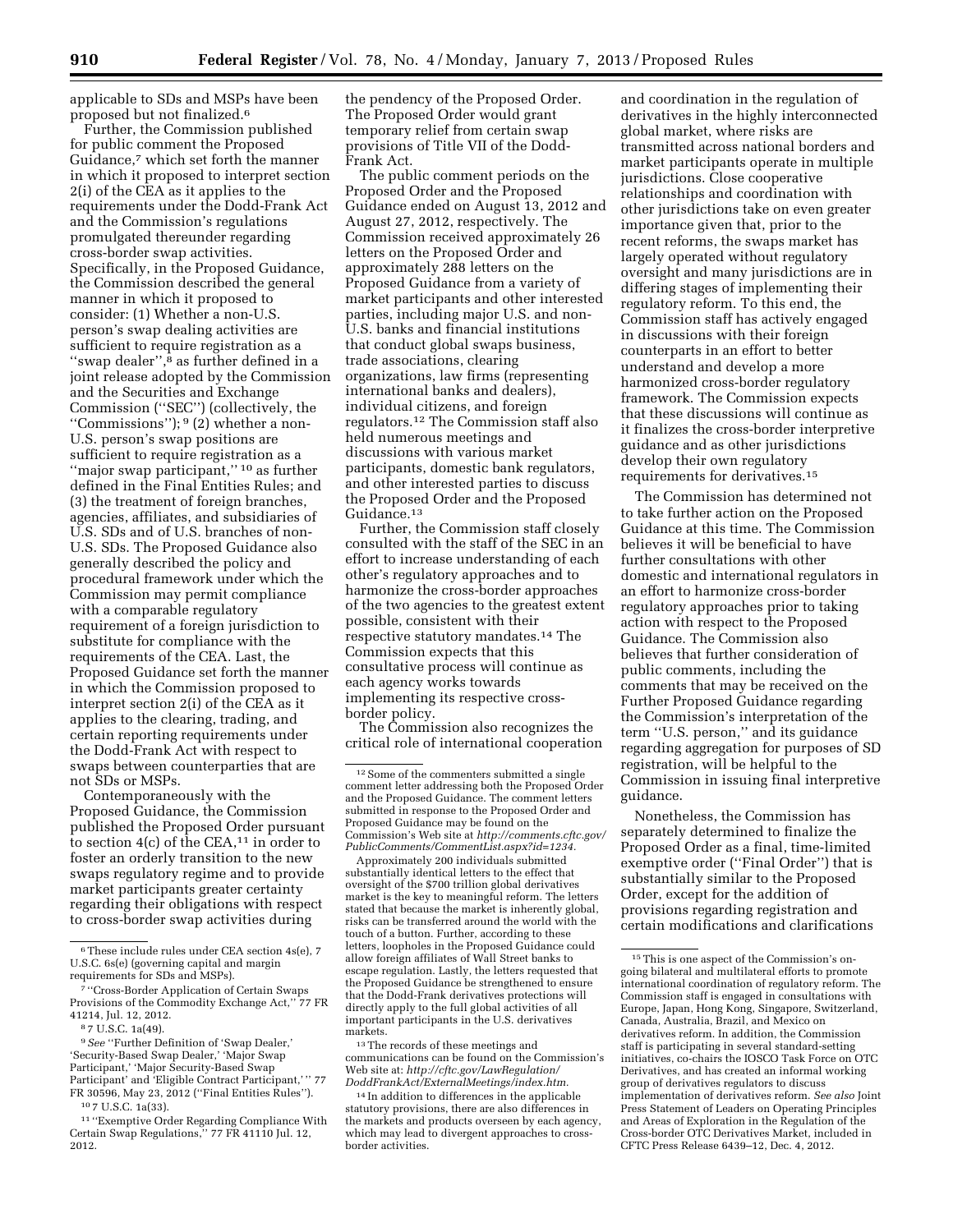addressing public comments.16 Under the Final Order, a non-U.S. person that registers as an SD or MSP may delay compliance with certain entity-level requirements of the CEA (and Commission regulations promulgated thereunder), and non-U.S. SDs and MSPs and foreign branches of U.S. SDs and MSPs may delay compliance with certain transaction-level requirements of the CEA (and Commission regulations promulgated thereunder), subject to specified conditions. Recently, the Commission staff granted time-limited, no-action relief to promote continuity in the application of Dodd-Frank requirements and facilitate the transition to those requirements by enabling swap market participants to apply a uniform and readily ascertainable standard regarding which swaps must be included in the calculations under the SD and MSP definitions.17 The Final Order continues that process and furthers the same purposes.18

This release sets forth the Further Proposed Guidance.

# **II. Further Proposed Guidance**

The Commission continues to review and consider the comments received on the Proposed Guidance, and to discuss these issues with domestic and foreign regulators. In this process, the Commission is considering several approaches that may further the purposes of the Proposed Guidance, which include enabling swap market participants to apply a uniform and readily ascertainable standard regarding which swaps must be included in the calculations under the SD and MSP definitions. In order to facilitate the Commission's further consideration of these issues, the Commission seeks comment on the following proposed interpretations.

# *A. Aggregation of Affiliates' Swaps for Purposes of the De Minimis Test*

Commission regulation 1.3(ggg)(4) requires that a person include, in

determining whether its swap dealing activities exceed the de minimis threshold, the aggregate notional value of swap dealing transactions entered by its affiliates under common control.19 Under the Proposed Guidance, a non-U.S. person, in determining whether its swap dealing transactions exceed the de minimis threshold, would include the aggregate notional value of swap dealing transactions entered into by its non-U.S. affiliates under common control but would not include the aggregate notional value of swap dealing transactions entered into by its U.S. affiliates.20 The Final Order provides that a non-U.S. person is not required to include, in its determination of whether it exceeds the de minimis threshold, the swap dealing transactions of any of its U.S. affiliates, and a non-U.S. person that is an affiliate of a person that is registered as an SD is not required to include in such determination the swap dealing transactions of any of its non-U.S. affiliates that engage in swap dealing activities, so long as such excluded affiliates are either (1) engaged in swap dealing activities with U.S. persons as of the effective date of the Final Order or (2) registered as an SD.21

The Commission also is proposing an alternative interpretation of the aggregation requirement in Commission regulation 1.3(ggg)(4). Under this alternative, a non-U.S. person would be required, in determining whether its swap dealing transactions exceed the de minimis threshold, to include the aggregate notional value of swap dealing transactions entered into by all its affiliates under common control (i.e., both non-U.S. affiliates and U.S. affiliates), but would not be required to include in such determination the

20Proposed Guidance, 77 FR at 41218–41220. Further, where the potential non-U.S. SD's swap obligations are guaranteed by a U.S. person, the non-U.S. person would be required to register with the Commission as an SD when the aggregate notional value of its swap dealing activities (along with the swap dealing activities of its non-U.S. affiliates that are under common control and also guaranteed by a U.S. person) with U.S. persons and non-U.S. persons exceeds the de minimis threshold. Additionally, the Proposed Guidance clarified that a non-U.S. person without a guarantee from a U.S. person would not be required to register as an SD if it does not engage in swap dealing with U.S. persons as part of ''a regular business'' with U.S. persons, even if the non-U.S. person engages in dealing with non-U.S. persons.

21*See* Final Order paragraph (3). For this purpose, the Commission construes ''affiliates'' to include persons under common control as stated in the Final Entities Rules with respect to the term ''swap dealer,'' which defines control as ''the possession, direct or indirect, of the power to direct or cause the direction of the management and policies of a person, whether through the ownership of voting securities, by contract or otherwise.'' *See* Final Entities Rules, 77 FR at 30631, fn. 437.

aggregate notional value of swap dealing transactions of any non-U.S. affiliate under common control that is registered as an SD.22

Under the aggregation rule stated in Commission regulation 1.3(ggg)(4), any affiliate of a person that is registered as an SD will also have to register if it engages in any swap dealing transactions, even if the aggregate amount of such swap dealing transactions among all the unregistered affiliates is below the de minimis threshold. Based on comments received, the Commission understands that the application of this requirement to non-U.S. affiliates of non-U.S. SDs may, in certain circumstances, impose significant burdens on such non-U.S. affiliates without advancing significant regulatory interests of the Commission. Because the conduct of swap dealing business through locally-organized affiliates may in some cases be required in order to comply with legal requirements or business practices in foreign jurisdictions, such non-U.S. affiliates may be numerous and it would be impractical to require all such non-U.S. affiliates to register as SDs. Further, the Commission's interest in registration may be reduced for a non-U.S. affiliate of a registered non-U.S. SD where the non-U.S. affiliate (or group of such affiliates) engages in only a small amount of swap dealing activity with U.S. persons.

On the other hand, the Commission has also considered that given the borderless nature of swap dealing activities, an SD may conduct swap dealing activities through various affiliates in different jurisdictions, which suggests that its interpretation should take into account the applicable swap dealing transactions entered by all of a non-U.S. person's affiliates under common control worldwide. Otherwise, affiliated persons may not be required to register solely because their swap dealing activities are divided, such that each affiliate falls below the de minimis level. The Commission is concerned that permitting such affiliates whose swap dealing activities individually fall below the de minimis level, but whose swap dealing activities in the aggregate exceed the de minimis level, to avoid registration as SDs would provide an incentive for firms to spread their swap dealing activities among several unregistered affiliates rather than centralize their swap dealing in

<sup>16</sup>*See* ''Final Exemptive Order Regarding Compliance with Certain Swap Regulations,'' Dec. 21, 2012.

<sup>17</sup>*See* CFTC Division of Swap Dealer and Intermediary Oversight, Re: Time-Limited No-Action Relief: Swaps Only With Certain Persons to be Included in Calculation of Aggregate Gross Notional Amount for Purposes of Swap Dealer De Minimis Exception and Calculation of Whether a Person is a Major Swap Participant, No-Action Letter No. 12–22, Oct. 12, 2012 (''CFTC Letter No. 12–22'').

<sup>18</sup>The Commission intends that the Final Order is in addition to any no-action relief issued or to be issued by the Commission staff. Unless specifically provided in any letter providing noaction relief, the Final Order does not limit the availability of any no-action relief.

<sup>19</sup> 17 CFR 1.3(ggg)(4).

<sup>22</sup>Also, under this alternative, a non-U.S. person would not be required to include the aggregate notional value of swap dealing transactions of any of its non-U.S. affiliates under common control where the counterparty to such affiliate is also a non-U.S. person.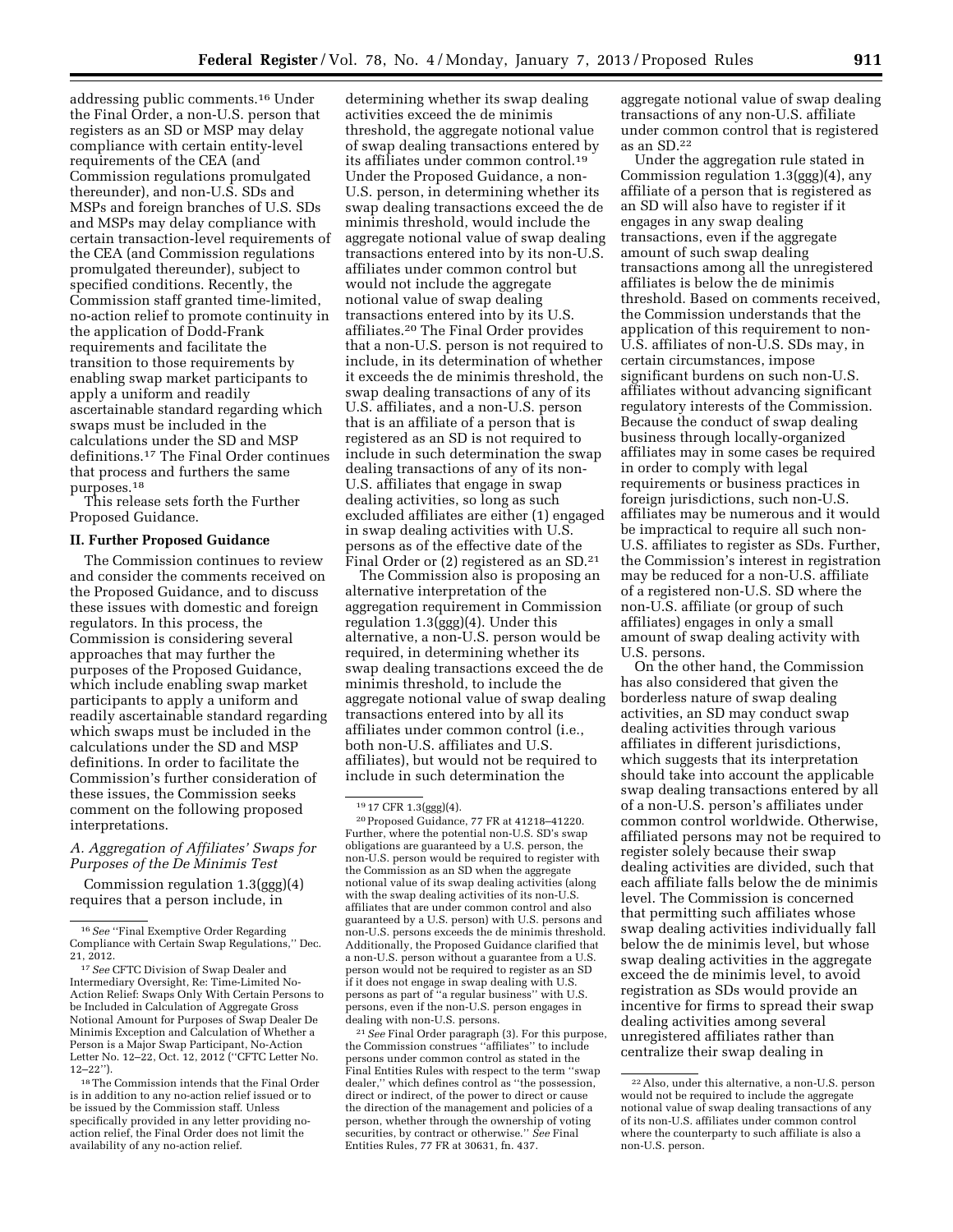registered firms. Such a result would increase systemic risks to U.S. market participants and impede the Commission's ability to protect U.S. markets.

The Commission requests comment on all aspects of this proposed alternative approach. In particular, should this interpretation apply to non-U.S. persons that are guaranteed by a U.S. person with respect to their swap obligations in the same way that it applies to non-U.S. persons that are not so guaranteed? If so, should the Commission continue to construe the term ''guarantee'' for this purpose to mean any collateral promise by a guarantor to answer for the debt or obligation of an obligor under a swap? 23 Should the term ''guarantee'' include arrangements such as keepwells and liquidity puts?

Would it be appropriate that non-U.S. persons are not required to include in the de minimis calculation the swap dealing transactions of their U.S. affiliates under common control? Alternatively, should non-U.S. persons be permitted to exclude from the de minimis calculation the swap dealing transactions of their U.S. affiliates under common control that are registered as SDs?

To the extent that the Commission adopts a final interpretation that does not require a person to include the swap dealing activities of one or more of its affiliates under common control in its determination of whether its swap dealing activity exceeds the de minimis threshold, the Commission is interested in commenters' views as to whether a person engaged in swap dealing activities could take advantage of such an interpretation to spread its swap dealing activities into multiple affiliates, each under the de minimis threshold, and therefore avoid the registration requirement, even though its aggregate level of swap dealing by the affiliates exceeds the de minimis threshold. Accordingly, if the Commission were to adopt such an interpretation with respect to aggregation, should the Commission include any conditions or limits in any such interpretation on the overall amount of swap dealing engaged in by unregistered persons within an affiliated group?

### *B. Definition of ''U.S. Person''*

As noted above, in the Proposed Guidance the term ''U.S. person'' would be defined by reference to the extent to

which swap activities or transactions involving one or more such persons have the relevant connection with activities in, or effect on, U.S. commerce.24 That is, the term ''U.S. person'' identifies those persons whose swap activities—either individually or in the aggregate—satisfy the jurisdictional nexus under section 2(i) of the CEA.

The Commission is proposing alternatives for two ''prongs'' of the proposed definition of the term ''U.S. person'' in the Proposed Guidance: Prong (ii)(B), which relates to U.S. owners that are responsible for the liabilities of a non-U.S. entity; and prong (iv), which relates to commodity pools and funds with majority-U.S. ownership.

The Commission's proposed alternative version of prong (ii)(B) would limit its scope to a legal entity that is directly or indirectly majorityowned by one or more natural persons or legal entities that meet prong (i) or (ii) of the definition of the term ''U.S. person'' in the Final Order, in which such U.S. person(s) bears unlimited responsibility for the obligations and liabilities of the legal entity. This alternative prong (ii)(B) would not include an entity that is a limited liability company or limited liability partnership where partners have limited liability. Further, the majorityownership criterion would avoid capturing those legal entities that have negligible U.S. ownership interests. Unlimited liability corporations where U.S. persons have majority ownership

(ii) Any corporation, partnership, limited liability company, business or other trust, association, jointstock company, fund or any form of enterprise similar to any of the foregoing, in each case that is either (A) organized or incorporated under the laws of the United States or having its principal place of business in the United States (legal entity) or (B) in which the direct or indirect owners thereof are responsible for the liabilities of such entity and one or more of such owners is a U.S. person;

(iii) Any individual account (discretionary or not) where the beneficial owner is a U.S. person;

(iv) Any commodity pool, pooled account or collective investment vehicle (whether or not it is organized or incorporated in the United States) of which a majority ownership is held, directly or indirectly, by a U.S. person(s);

(v) Any commodity pool, pooled account or collective investment vehicle the operator of which would be required to register as a commodity pool operator under the CEA;

(vii) An estate or trust, the income of which is subject to U.S. income tax regardless of source.

and where such U.S. persons have unlimited liability for the obligations and liabilities of the entity would be covered under this alternative to prong (ii)(B).25

The alternative prong (ii)(B) would be as follows:

(ii) A corporation, partnership, limited liability company, business or other trust, association, joint-stock company, fund or any form of enterprise similar to any of the foregoing, in each case that is either (A) organized or incorporated under the laws of a state or other jurisdiction in the United States or having its principal place of business in the United States or (B) directly or indirectly majority-owned by one or more persons described in prong (i) or (ii)(A) and in which such person(s) bears unlimited responsibility for the obligations and liabilities of the legal entity (other than a limited liability company or limited liability partnership where partners have limited liability);

This alternative proposed prong would treat an entity as a U.S. person if one or more of its U.S. majority owners has unlimited responsibility for losses of, or nonperformance by, the entity. This would reflect that when the structure of an entity is such that the U.S. direct or indirect owners are ultimately liable for the entity's obligations and liabilities, the connection to activities in, or effect on, U.S. commerce satisfies the requisite jurisdictional nexus. This ''lookthrough'' requirement also would serve to prevent persons from creating such indirect ownership structures for the purpose of evading the Dodd-Frank regulatory regime. However, this alternative proposed prong would not cover a legal entity organized or domiciled in a foreign jurisdiction simply because the entity's swap obligations are guaranteed by a U.S. person.

The Commission requests comment on all aspects of this alternative prong  $(ii)(B).$ 

With respect to prong (iv) of the definition of the term ''U.S. person'' in the Proposed Guidance, which relates to majority direct- or indirect-owned commodity pools, pooled accounts, or collective investment vehicles, the Commission is proposing an alternative under which any commodity pool, pooled account, investment fund or other collective investment vehicle would be deemed a U.S. person if it is

<sup>23</sup>*See* ''Further Definition of 'Swap,' 'Security-Based Swap,' and 'Security-Based Swap Agreement'; Mixed Swaps; Security-Based Swap Agreement Recordkeeping,'' 77 FR 48207, 48225 fn. 185, Aug. 13, 2012.

<sup>24</sup>*See* Proposed Guidance, 77 FR at 41218. Specifically, as set forth in the Proposed Guidance, the definition of the term ''U.S. person'' would include, but not be limited to:

<sup>(</sup>i) Any natural person who is a resident of the United States;

<sup>(</sup>vi) A pension plan for the employees, officers or principals of a legal entity with its principal place of business inside the United States; and

<sup>25</sup>Unlimited liability corporations include, solely by way of example, entities such as an unlimited company formed in the U.K. (*see* Brian Stewart, Doing Business in the United Kingdom § 18.02[2][c]) or an unlimited liability company formed under the law of Alberta, British Columbia or Nova Scotia (*see* Richard E. Johnston, Doing Business in Canada § 15.04[5]).